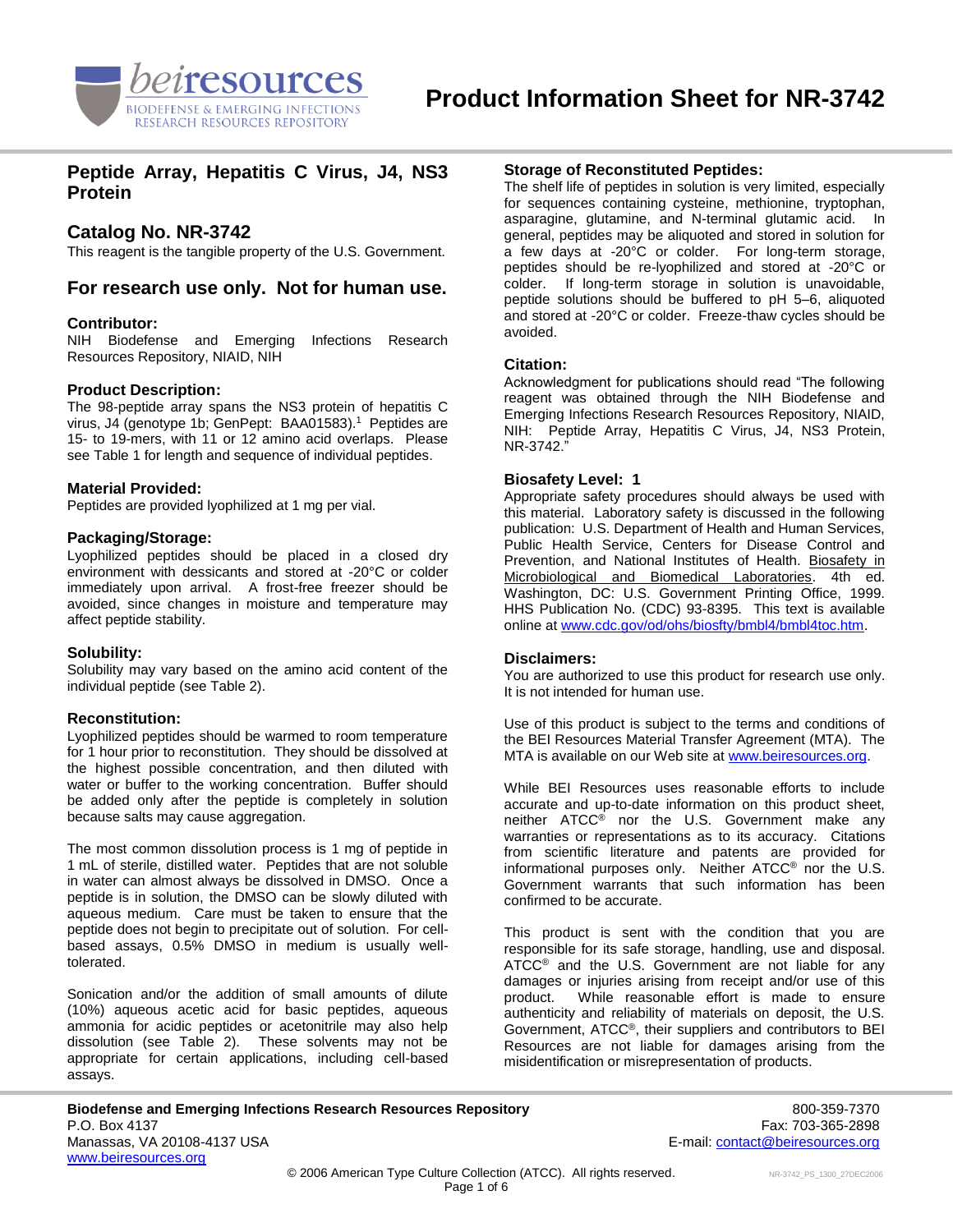

# **Use Restrictions:**

**This material is distributed for internal research, noncommercial purposes only.** This material, its product or its derivatives may not be distributed to third parties. Except as performed under a U.S. Government contract, individuals contemplating commercial use of the material, its products or its derivatives must contact the contributor to determine if a license is required. U.S. Government contractors may need a license before first commercial sale.

## **References:**

1. Okamoto, H., et al. "Genetic Drift of Hepatitis C Virus During an 8.2-Year Infection in a Chimpanzee: Variability and Stability." Virology 190 (1992): 894–899. PubMed: 1325713. GenPept: BAA01583.

2. Okamoto, H., et al. "Nucleotide Sequence of the Genomic RNA of Hepatitis C Virus Isolated from a Human Carrier: Comparison with Reported Isolates for Conserved and Divergent Regions." J. Gen. Virol. 72 (1991): 2697–2704. PubMed: 1658196.

ATCC<sup>®</sup> is a trademark of the American Type Culture Collection.



| Table 1        |        |                               |  |  |
|----------------|--------|-------------------------------|--|--|
| <b>Peptide</b> | Length | <b>Sequence</b>               |  |  |
| 1 of 98        | 18     | 1 APITAYSQQTRGVLGCII 18       |  |  |
| 2 of 98        | 18     | 7 SQQTRGVLGCIITSLTGR 24       |  |  |
| 3 of 98        | 16     | <b>14 LGCIITSLTGRDKNQV 29</b> |  |  |
| 4 of 98        | 18     | 19 TSLTGRDKNQVEGEVQVV 36      |  |  |
| 5 of 98        | 18     | 26 KNQVEGEVQVVSTATQSF 43      |  |  |
| 6 of 98        | 16     | 33 VQVVSTATQSFLATCI 48        |  |  |
| 7 of 98        | 18     | 38 TATQSFLATCINGVCWTV 55      |  |  |
| 8 of 98        | 18     | 45 ATCINGVCWTVYHGAGSK 62      |  |  |
| 9 of 98        | 17     | 52 CWTVYHGAGSKTLAGPK 68       |  |  |
| 10 of 98       | 18     | 58 GAGSKTLAGPKGPITQMY 75      |  |  |
| 11 of 98       | 18     | 65 AGPKGPITQMYTNVDLDL 82      |  |  |
| 12 of 98       | 16     | 72 TQMYTNVDLDLVGWQA 87        |  |  |
| 13 of 98       | 18     | 77 NVDLDLVGWQAPPGARSM 94      |  |  |
| 14 of 98       | 18     | 84 GWQAPPGARSMTPCSCGS 101     |  |  |
| 15 of 98       | 17     | 91 ARSMTPCSCGSSDLYLV 107      |  |  |
| 16 of 98       | 18     | 97 CSCGSSDLYLVTRHADVI 114     |  |  |
| 17 of 98       | 16     | 104 LYLVTRHADVIPVRRR 119      |  |  |
| 18 of 98       | 18     | 109 RHADVIPVRRRGDSRGSL 126    |  |  |
| 19 of 98       | 17     | 116 VRRRGDSRGSLLSPRPV 132     |  |  |
| 20 of 98       | 15     | 122 SRGSLLSPRPVSYLK 136       |  |  |
| 21 of 98       | 18     | 126 LLSPRPVSYLKGSSGGPL 143    |  |  |
| 22 of 98       | 18     | 133 SYLKGSSGGPLLCPSGHV 150    |  |  |
| 23 of 98       | 18     | 140 GGPLLCPSGHVVGVFRAA 157    |  |  |
| 24 of 98       | 18     | 147 SGHVVGVFRAAVCTRGVA 164    |  |  |
| 25 of 98       | 17     | 154 FRAAVCTRGVAKAVDFI 170     |  |  |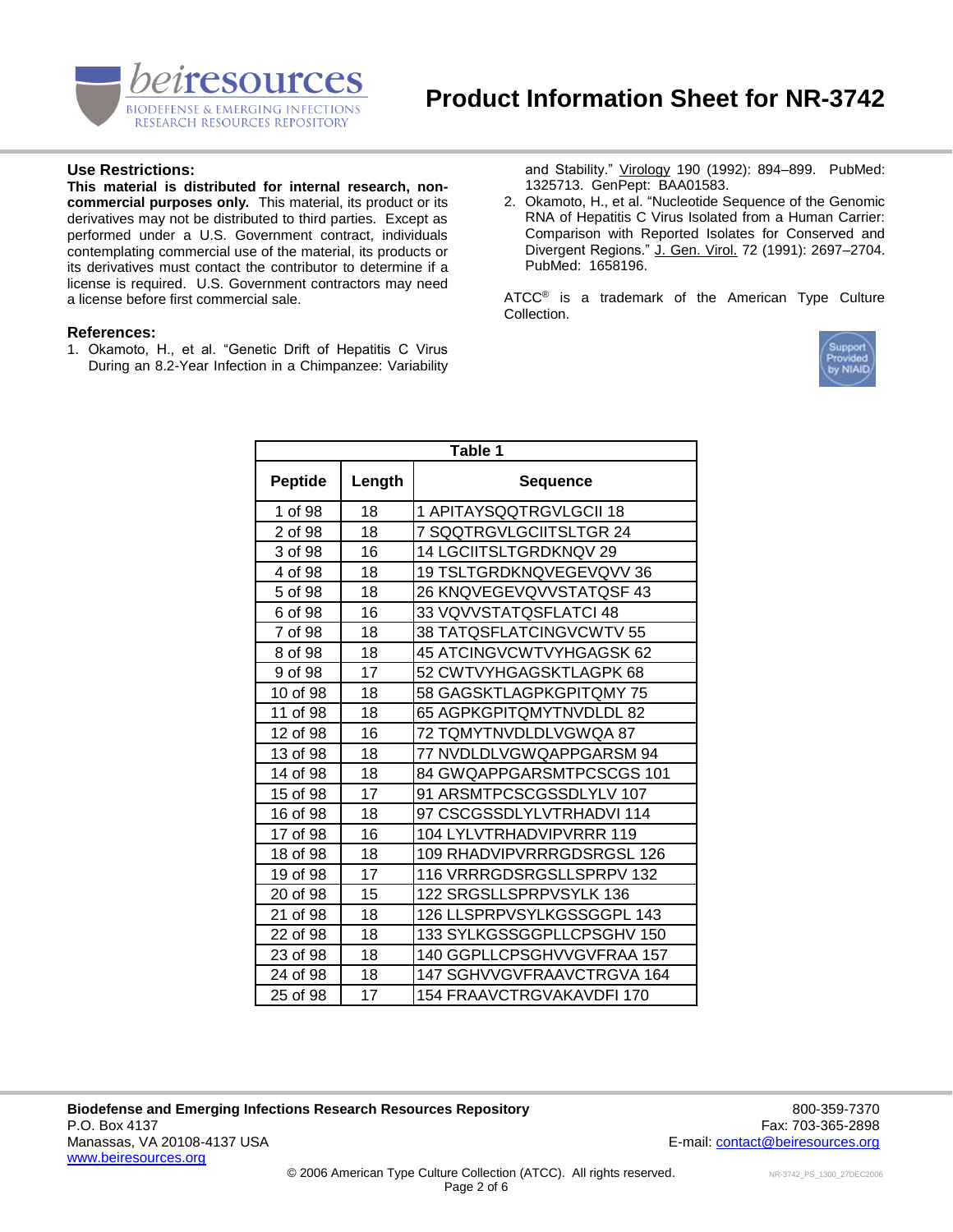

| Table 1        |        |                             |  |  |
|----------------|--------|-----------------------------|--|--|
| <b>Peptide</b> | Length | <b>Sequence</b>             |  |  |
| 27 of 98       | 16     | 165 KAVDFIPVESMETTMR 180    |  |  |
| 28 of 98       | 15     | 170 IPVESMETTMRSPVF 184     |  |  |
| 29 of 98       | 19     | 174 SMETTMRSPVFTDNSTPPA 192 |  |  |
| 30 of 98       | 18     | 182 PVFTDNSTPPAVPQTFQV 199  |  |  |
| 31 of 98       | 16     | 189 TPPAVPQTFQVAHLHA 204    |  |  |
| 32 of 98       | 17     | 194 PQTFQVAHLHAPTGSGK 210   |  |  |
| 33 of 98       | 18     | 200 AHLHAPTGSGKSTKVPAA 217  |  |  |
| 34 of 98       | 18     | 207 GSGKSTKVPAAYAAQGYK 224  |  |  |
| 35 of 98       | 15     | 214 VPAAYAAQGYKVLVL 228     |  |  |
| 36 of 98       | 17     | 218 YAAQGYKVLVLNPSVAA 234   |  |  |
| 37 of 98       | 18     | 224 KVLVLNPSVAATLGFGAY 241  |  |  |
| 38 of 98       | 18     | 231 SVAATLGFGAYMSKAHGI 248  |  |  |
| 39 of 98       | 16     | 238 FGAYMSKAHGIDPNIR 253    |  |  |
| 40 of 98       | 17     | 243 SKAHGIDPNIRTGVRTI 259   |  |  |
| 41 of 98       | 17     | 249 DPNIRTGVRTITTGGSI 265   |  |  |
| 42 of 98       | 18     | 255 GVRTITTGGSITYSTYGK 272  |  |  |
| 43 of 98       | 18     | 262 GGSITYSTYGKFLADGGC 279  |  |  |
| 44 of 98       | 18     | 269 TYGKFLADGGCSGGAYDI 286  |  |  |
| 45 of 98       | 18     | 276 DGGCSGGAYDIIICDECH 293  |  |  |
| 46 of 98       | 18     | 283 AYDIIICDECHSTDSTTI 300  |  |  |
| 47 of 98       | 18     | 290 DECHSTDSTTILGIGTVL 307  |  |  |
| 48 of 98       | 17     | 297 STTILGIGTVLDQAETA 313   |  |  |
| 49 of 98       | 18     | 303 IGTVLDQAETAGARLVVL 320  |  |  |
| 50 of 98       | 18     | 310 AETAGARLVVLATATPPG 327  |  |  |
| 51 of 98       | 17     | 317 LVVLATATPPGSVTVPH 333   |  |  |
| 52 of 98       | 17     | 323 ATPPGSVTVPHPNIEEI 339   |  |  |
| 53 of 98       | 19     | 329 VTVPHPNIEEIGLSNNGEI 347 |  |  |
| 54 of 98       | 18     | 337 EEIGLSNNGEIPFYGKAI 354  |  |  |
| 55 of 98       | 17     | 344 NGEIPFYGKAIPIEAIK 360   |  |  |
| 56 of 98       | 18     | 350 YGKAIPIEAIKGGRHLIF 367  |  |  |
| 57 of 98       | 17     | 357 EAIKGGRHLIFCHSKKK 373   |  |  |
| 58 of 98       | 18     | 363 RHLIFCHSKKKCDELAAK 380  |  |  |
| 59 of 98       | 17     | 370 SKKKCDELAAKLTGLGL 386   |  |  |
| 60 of 98       | 18     | 376 ELAAKLTGLGLNAVAYYR 393  |  |  |
| 61 of 98       | 18     | 383 GLGLNAVAYYRGLDVSVI 400  |  |  |
| 62 of 98       | 18     | 390 AYYRGLDVSVIPPIGDVV 407  |  |  |
| 63 of 98       | 18     | 397 VSVIPPIGDVVVVATDAL 414  |  |  |
| 64 of 98       | 15     | 404 GDVVVVATDALMTGF 418     |  |  |
| 65 of 98       | 18     | 408 VVATDALMTGFTGDFDSV 425  |  |  |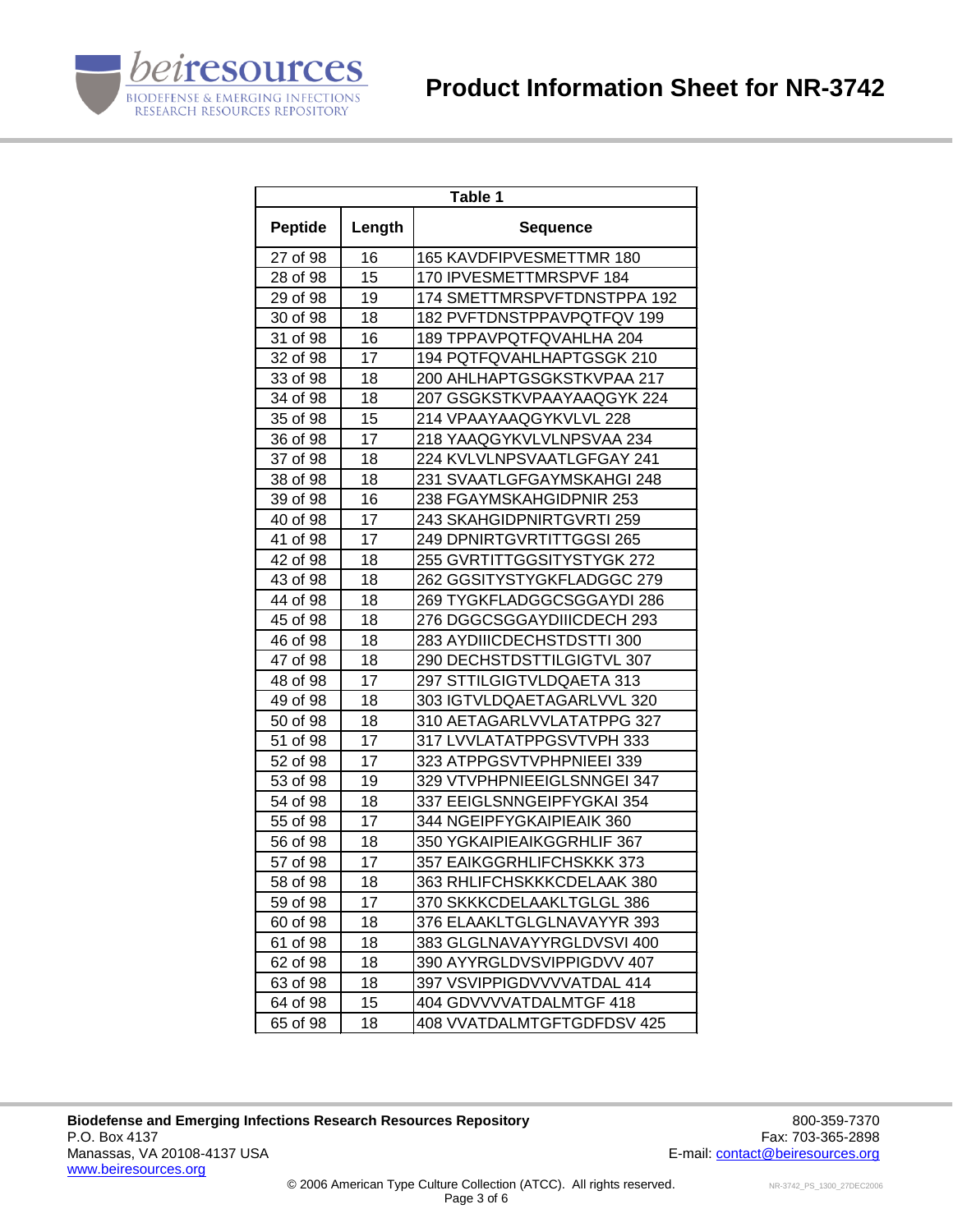

| Table 1        |        |                             |  |  |
|----------------|--------|-----------------------------|--|--|
| <b>Peptide</b> | Length | <b>Sequence</b>             |  |  |
| 66 of 98       | 18     | 415 MTGFTGDFDSVIDCNTCV 432  |  |  |
| 67 of 98       | 17     | 422 FDSVIDCNTCVTQTVDF 438   |  |  |
| 68 of 98       | 17     | 428 CNTCVTQTVDFSLDPTF 444   |  |  |
| 69 of 98       | 19     | 433 TQTVDFSLDPTFTIETTTV 451 |  |  |
| 70 of 98       | 18     | 441 DPTFTIETTTVPQDAVSR 458  |  |  |
| 71 of 98       | 17     | 448 TTTVPQDAVSRSQRRGR 464   |  |  |
| 72 of 98       | 16     | 454 DAVSRSQRRGRTGRGR 469    |  |  |
| 73 of 98       | 18     | 459 SQRRGRTGRGRSGIYRFV 476  |  |  |
| 74 of 98       | 16     | 466 GRGRSGIYRFVTPGER 481    |  |  |
| 75 of 98       | 16     | 471 GIYRFVTPGERPSGMF 486    |  |  |
| 76 of 98       | 16     | 476 VTPGERPSGMFDSSVL 491    |  |  |
| 77 of 98       | 17     | 481 RPSGMFDSSVLCECYDA 497   |  |  |
| 78 of 98       | 18     | 487 DSSVLCECYDAGCAWYEL 504  |  |  |
| 79 of 98       | 18     | 494 CYDAGCAWYELTPAETSV 511  |  |  |
| 80 of 98       | 17     | 501 WYELTPAETSVRLRAYL 517   |  |  |
| 81 of 98       | 18     | 507 AETSVRLRAYLNTPGLPV 524  |  |  |
| 82 of 98       | 18     | 514 RAYLNTPGLPVCQDHLEF 531  |  |  |
| 83 of 98       | 16     | 521 GLPVCQDHLEFWESVF 536    |  |  |
| 84 of 98       | 18     | 525 CQDHLEFWESVFTGLTHI 542  |  |  |
| 85 of 98       | 16     | 532 WESVFTGLTHIDAHFL 547    |  |  |
| 86 of 98       | 17     | 537 TGLTHIDAHFLSQTKQA 553   |  |  |
| 87 of 98       | 18     | 543 DAHFLSQTKQAGDNFPYL 560  |  |  |
| 88 of 98       | 18     | 550 TKQAGDNFPYLVAYQATV 567  |  |  |
| 89 of 98       | 17     | 557 FPYLVAYQATVCARAQA 573   |  |  |
| 90 of 98       | 16     | 563 YQATVCARAQAPPPSW 578    |  |  |
| 91 of 98       | 18     | 568 CARAQAPPPSWDQMWKCL 585  |  |  |
| 92 of 98       | 18     | 575 PPSWDQMWKCLIRLKPTL 592  |  |  |
| 93 of 98       | 18     | 582 WKCLIRLKPTLHGPTPLL 599  |  |  |
| 94 of 98       | 17     | 589 KPTLHGPTPLLYRLGAV 605   |  |  |
| 95 of 98       | 17     | 595 PTPLLYRLGAVQNEVIL 611   |  |  |
| 96 of 98       | 18     | 601 RLGAVQNEVILTHPITKY 618  |  |  |
| 97 of 98       | 18     | 608 EVILTHPITKYIMACMSA 625  |  |  |
| 98 of 98       | 17     | 615 ITKYIMACMSADLEVVT 631   |  |  |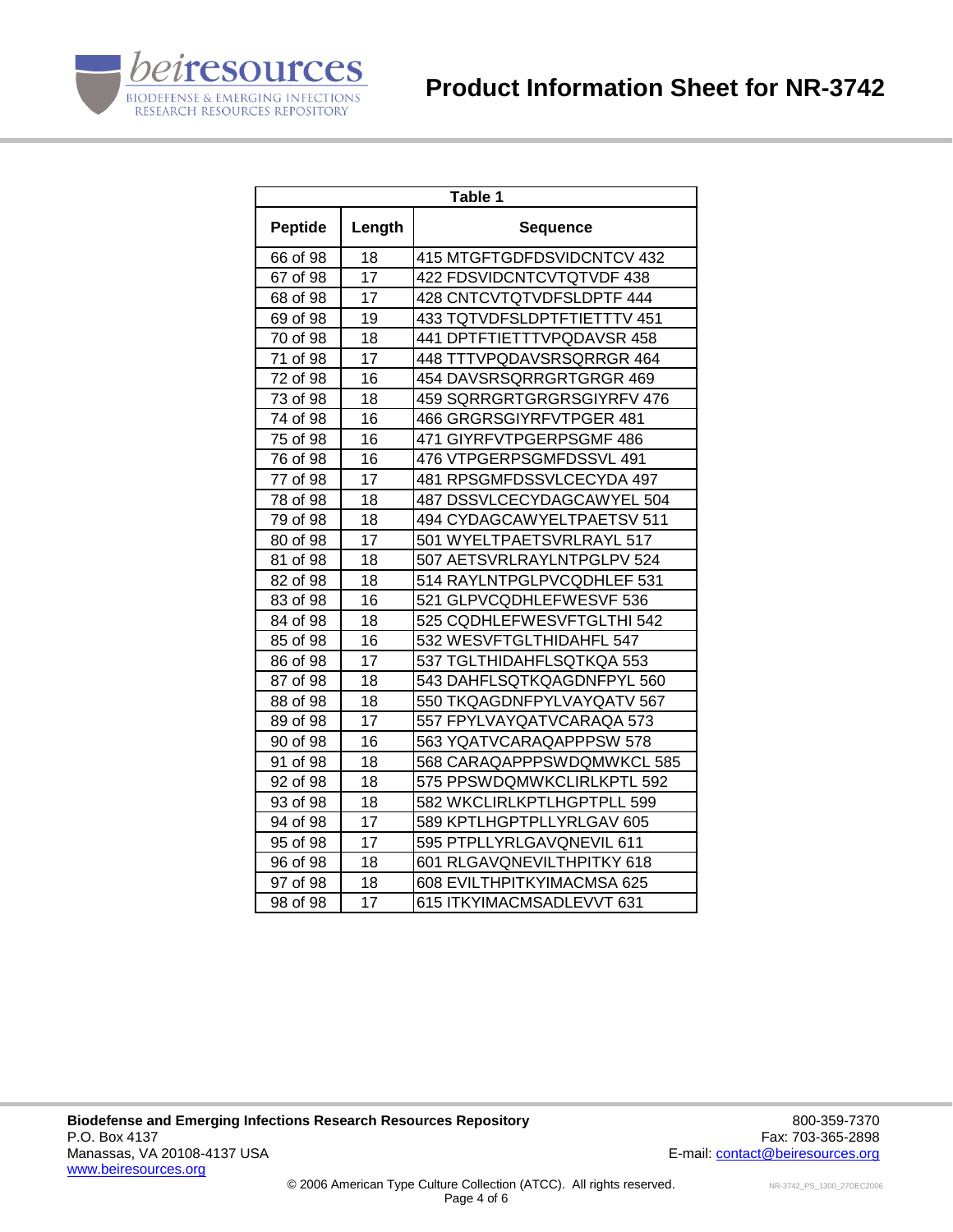



|                | Table 2           |                                               |  |  |  |
|----------------|-------------------|-----------------------------------------------|--|--|--|
| <b>Peptide</b> | <b>Solubility</b> | <b>Solvent</b>                                |  |  |  |
| 1 of 98        | 1 mg/mL           | 70% acetonitrile in water                     |  |  |  |
| 2 of 98        | 1 mg/mL           | 70% acetonitrile and 30% formic acid in water |  |  |  |
| 3 of 98        | 1 mg/mL           | 70% acetonitrile in water                     |  |  |  |
| 4 of 98        | 1 mg/mL           | 70% acetonitrile in water                     |  |  |  |
| 5 of 98        | 1 mg/mL           | 70% acetonitrile and 30% formic acid in water |  |  |  |
| 6 of 98        | 1 $mg/mL$         | 100% DMSO                                     |  |  |  |
| 7 of 98        | 1 mg/mL           | 50% acetic acid in water                      |  |  |  |
| 8 of 98        | 1 mg/mL           | 70% acetonitrile in water                     |  |  |  |
| 9 of 98        | 1 mg/mL           | 70% acetonitrile in water                     |  |  |  |
| 10 of 98       | 1 mg/mL           | 70% acetonitrile in water                     |  |  |  |
| 11 of 98       | 1 mg/mL           | 70% acetonitrile in water                     |  |  |  |
| 12 of 98       | 1 mg/mL           | 70% acetonitrile and 30% formic acid in water |  |  |  |
| 13 of 98       | 1 mg/mL           | 70% acetonitrile in water                     |  |  |  |
| 14 of 98       | 1 mg/mL           | 70% acetonitrile in water                     |  |  |  |
| 15 of 98       | 1 mg/mL           | 70% acetonitrile in water                     |  |  |  |
| 16 of 98       | 1 mg/mL           | 70% acetonitrile in water                     |  |  |  |
| 17 of 98       | 1 mg/mL           | 70% acetonitrile in water                     |  |  |  |
| 18 of 98       | 1 mg/mL           | 70% acetonitrile in water                     |  |  |  |
| 19 of 98       | 1 mg/mL           | 70% acetonitrile in water                     |  |  |  |
| 20 of 98       | 1 mg/mL           | 70% acetonitrile in water                     |  |  |  |
| 21 of 98       | 1 mg/mL           | 70% acetonitrile in water                     |  |  |  |
| 22 of 98       | 1 mg/mL           | 70% acetonitrile in water                     |  |  |  |
| 23 of 98       | 1 mg/mL           | 70% acetonitrile in water                     |  |  |  |
| 24 of 98       | 1 mg/mL           | 70% acetonitrile in water                     |  |  |  |
| 25 of 98       | 1 mg/mL           | 70% acetonitrile and 30% formic acid in water |  |  |  |
| 26 of 98       | 1 mg/mL           | 70% acetonitrile in water                     |  |  |  |
| 27 of 98       | 1 mg/mL           | 70% acetonitrile in water                     |  |  |  |
| 28 of 98       | 1 mg/mL           | 70% acetonitrile and 30% formic acid in water |  |  |  |
| 29 of 98       | 1 mg/mL           | 70% acetonitrile in water                     |  |  |  |
| 30 of 98       | 1 mg/mL           | 70% acetonitrile in water                     |  |  |  |
| 31 of 98       | 1 mg/mL           | 70% acetonitrile in water                     |  |  |  |
| 32 of 98       | 1 mg/mL           | 70% acetonitrile in water                     |  |  |  |
| 33 of 98       | 1 mg/mL           | 70% acetonitrile in water                     |  |  |  |
| 34 of 98       | 1 mg/mL           | 70% acetonitrile in water                     |  |  |  |
| 35 of 98       | 1 mg/mL           | 70% acetonitrile in water                     |  |  |  |
| 36 of 98       | 1 mg/mL           | 70% acetonitrile in water                     |  |  |  |
| 37 of 98       | 1 mg/mL           | 70% acetonitrile in water                     |  |  |  |
| 38 of 98       | 1 mg/mL           | 70% acetonitrile in water                     |  |  |  |
| 39 of 98       | 1 mg/mL           | 70% acetonitrile in water                     |  |  |  |
| 40 of 98       | 1 mg/mL           | 70% acetonitrile in water                     |  |  |  |
| 41 of 98       | 1 $mg/mL$         | 70% acetonitrile in water                     |  |  |  |
| 42 of 98       | 1 mg/mL           | 70% acetonitrile in water                     |  |  |  |
| 43 of 98       | 1 mg/mL           | 70% acetonitrile in water                     |  |  |  |
| 44 of 98       | 1 mg/mL           | 70% acetonitrile in water                     |  |  |  |
| 45 of 98       | 1 mg/mL           | 70% acetonitrile in water                     |  |  |  |
| 46 of 98       | 1 mg/mL           | 70% acetonitrile in water                     |  |  |  |
| 47 of 98       | 1 mg/mL           | 70% acetonitrile in water                     |  |  |  |
| 48 of 98       | 1 mg/mL           | 70% acetonitrile and 30% formic acid in water |  |  |  |

**Biodefense and Emerging Infections Research Resources Repository 600-859-7370**<br>P.O. Box 4137 Fax: 703-365-2898 P.O. Box 4137 Fax: 703-365-2898<br>Manassas, VA 20108-4137 USA Fax: 703-365-2898 Fax: 703-365-2898 [www.beiresources.org](http://www.beiresources.org/)